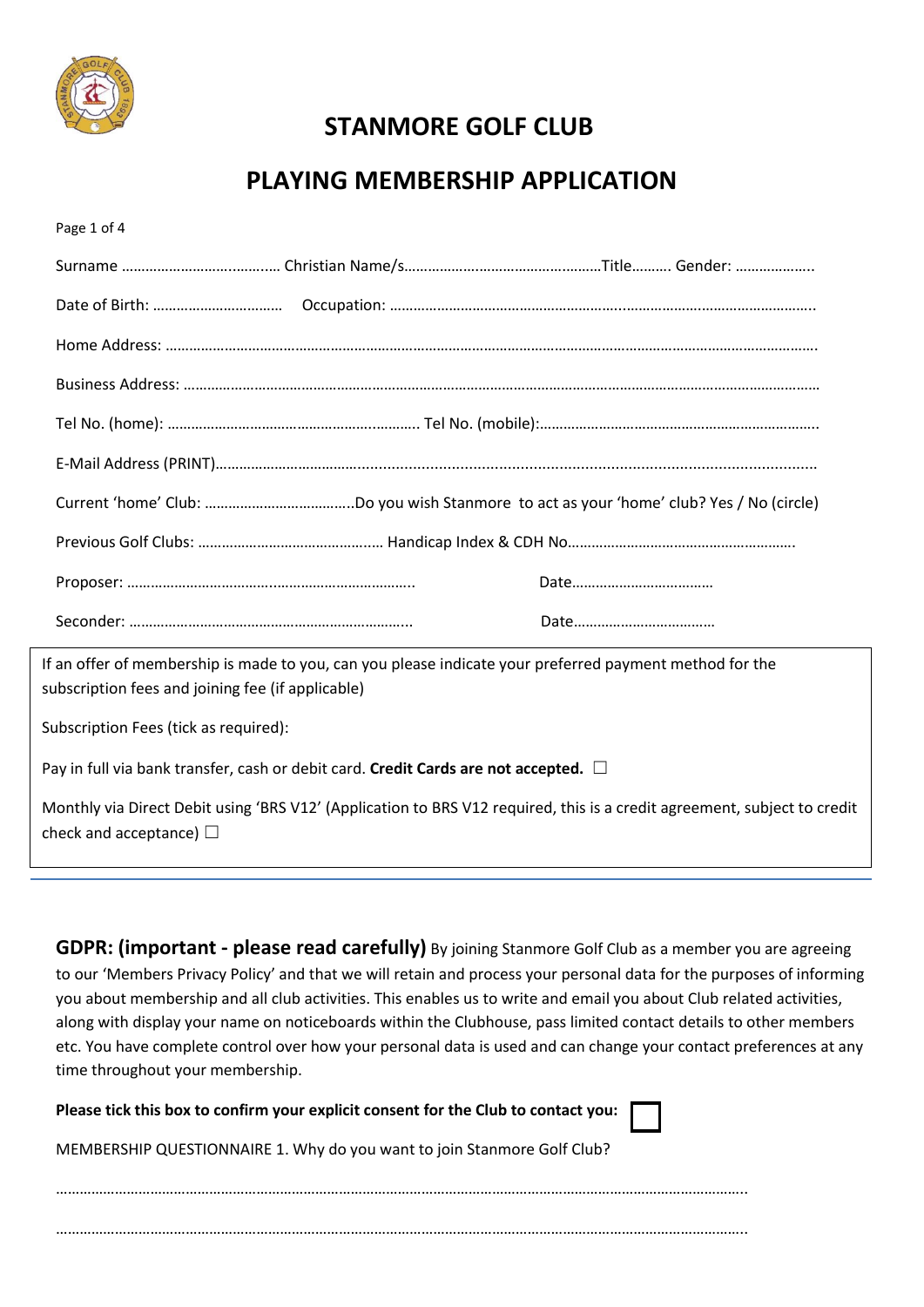## **STANMORE GOLF CLUB PLAYING MEMBERSHIP APPLICATION**

| Page 2 of 4                                                                                                                                                     |
|-----------------------------------------------------------------------------------------------------------------------------------------------------------------|
| 2. Have you been a member at Stanmore Golf Club in the past? Yes / No If yes, when?                                                                             |
| 3. List current and past Clubs of which you have been a member: Current Club(s): Past(s):                                                                       |
| 4. Do you currently have a 'competition' handicap? Yes / No<br>5. Do you know any current member of Stanmore Golf Club? (Please specify)                        |
| 6. Have you been a past member of Stanmore Golf Club, or do you have any historic ties with the Club?                                                           |
| 7. What category of membership do you seek: (tick / circle)                                                                                                     |
| a) 7-Day Membership                                                                                                                                             |
| b) 7-Day Membership 18-24 yrs                                                                                                                                   |
| c) 7-Day Membership 24-28 yrs                                                                                                                                   |
| d) 7-Day Membership 28-32 yrs                                                                                                                                   |
| e) 7-Day Membership 32 -36 yrs                                                                                                                                  |
| b) 5-Day Membership (if you are applying for 'Distant' or 'Social' Membership you need to complete a different<br>application form - please contact the Office) |
|                                                                                                                                                                 |
| 8. Do any other members of the family play golf? Yes / No (circle)                                                                                              |
| 9. Have you played for any representative teams? Yes / No (circle) Please specify:                                                                              |
| 10. Have you played for or won any major trophies? Yes / No (circle) Please specify:                                                                            |
| 11. Do you harbour any ambitions in the golfing sphere? Yes / No (circle) Please specify:                                                                       |
| 12. What other social interests do you enjoy?                                                                                                                   |
|                                                                                                                                                                 |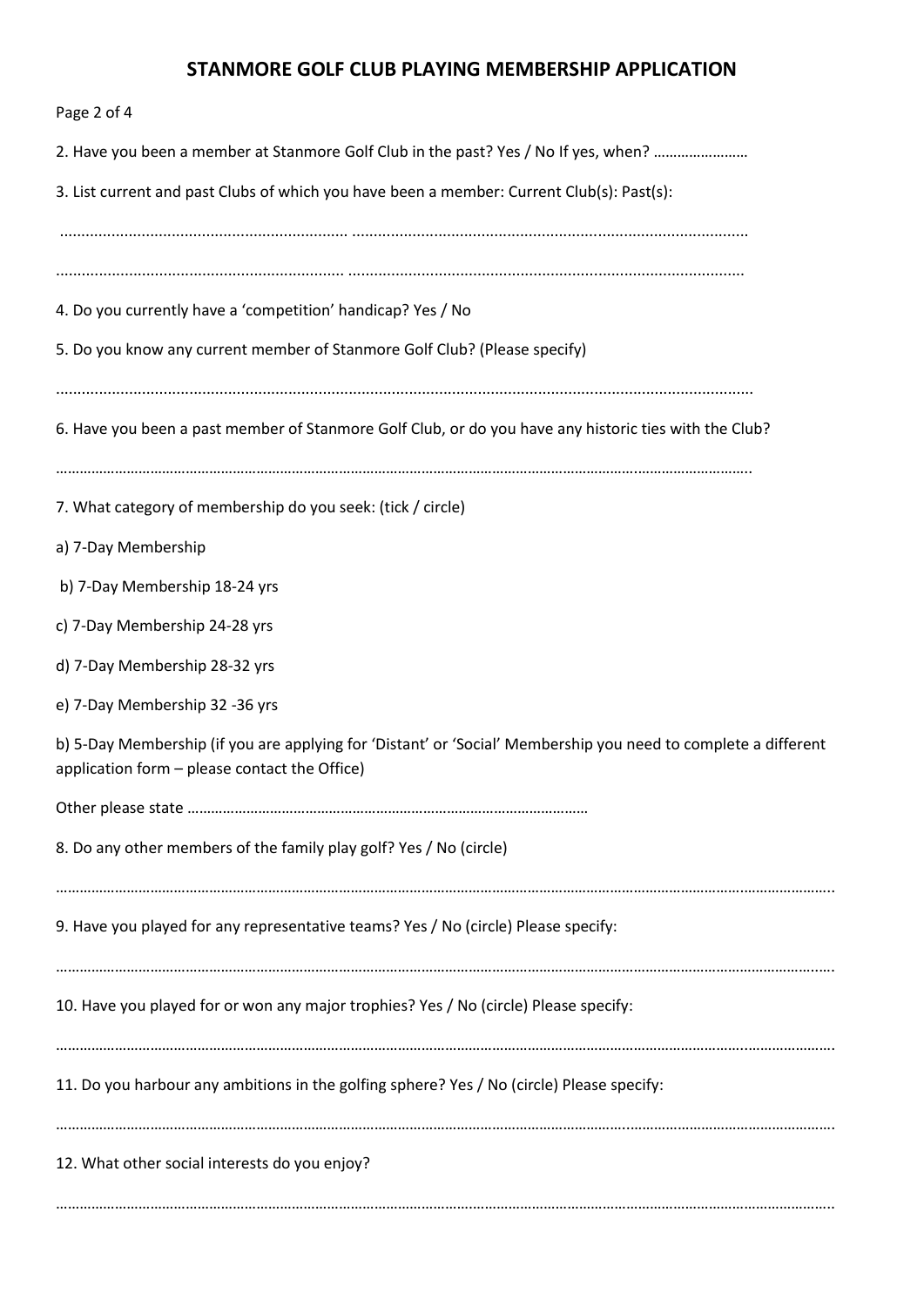### **STANMORE GOLF CLUB PLAYING MEMBERSHIP APPLICATION**

Page 3 of 4

**USE OF THE CLUBHOUSE AND CAR PARK:** Stanmore Golf Club is a members Club and the use of the Car Park, Clubhouse and other facilities are restricted to the requirements of playing golf or of social membership.

**PRIVACY POLICIES:** We strongly encourage all new members to read our current Privacy Policy and CCTV Policy. These can be found on the website (link in the footer of our website pages or on the links).

## **GENERAL CODE OF CONDUCT:**

• All members must abide by the rules, by-laws and policies of the club as published on the ClubV1 smart phone application

• All members are entitled to be treated with courtesy and respect at all times.

• We ask that members respect the rights of others and treat other members, guests, staff and other patrons fairly, equally and with respect and courtesy.

• We ask that members be tolerant of the views and behaviour of other members. Please be aware of the impact your behaviour may have on another member and be prepared to moderate your behaviour if you are asked to do so.

• We ask that members act in a positive and constructive manner towards the Club, ensuring they do not act in a way that is likely to endanger the welfare, unanimity, or good order of the Club or injure the character or interests of the Club.

• Fair and reasonable comment should be directed to the Chairman or a Committee member.

• Members should refrain from using bad/foul/offensive language in the presence of other members, especially juniors and female members.

• Members are welcome to bring guests to the Club and are responsible for their conduct whilst on the premises and should ensure they adhere to the dress code.

**PLAYER CONDUCT ON THE COURSE:** As a minimum, all members are expected to adhere to the standards of player conduct as defined by the R&A Rules of Golf. In addition, the Club may have its own expected standards and code of conduct which defined the expectations of all members. We strongly encourage all new members to refer to these, as defined by the Club Rules, By-Laws and Club Policies implemented by the Club.

#### **PACE OF PLAY IS A PRIMARY CONCERN AND ALL MEMBERS ARE EXPECTED TO MAINTAIN A PROMPT PACE ON THE GOLF COURSE**

**SAFEGUARDING (Children & Young Adults) INFORMATION:** Safeguarding is everyone's responsibility, and all club members have a part to play. All members should contribute to the club meeting its overall duty of care, be aware of the club's safeguarding policy, and know what to do if they are concerned about a young person. With this in mind, we ask all its members to familiarise themselves with the Safeguarding Policies at the time of joining.

**Safeguarding Statements, Policies and Procedures** https://www.stanmoregolfclub.co.uk/membership/child-and-adultsafeguarding-and-welfare/

#### **Codes of Conduct regarding juniors/young people**

Adults should always be aware that age related differences exist and conduct themselves in a manner that both recognises this and prioritises the welfare of children and young people.

#### **Adults & Children playing golf together**

One of the reasons for the popularity of golf is that the game is not restricted by ability, age or gender. Responsible interaction between adults and children helps bring mutual respect and understanding and will be encouraged as part of club activities.